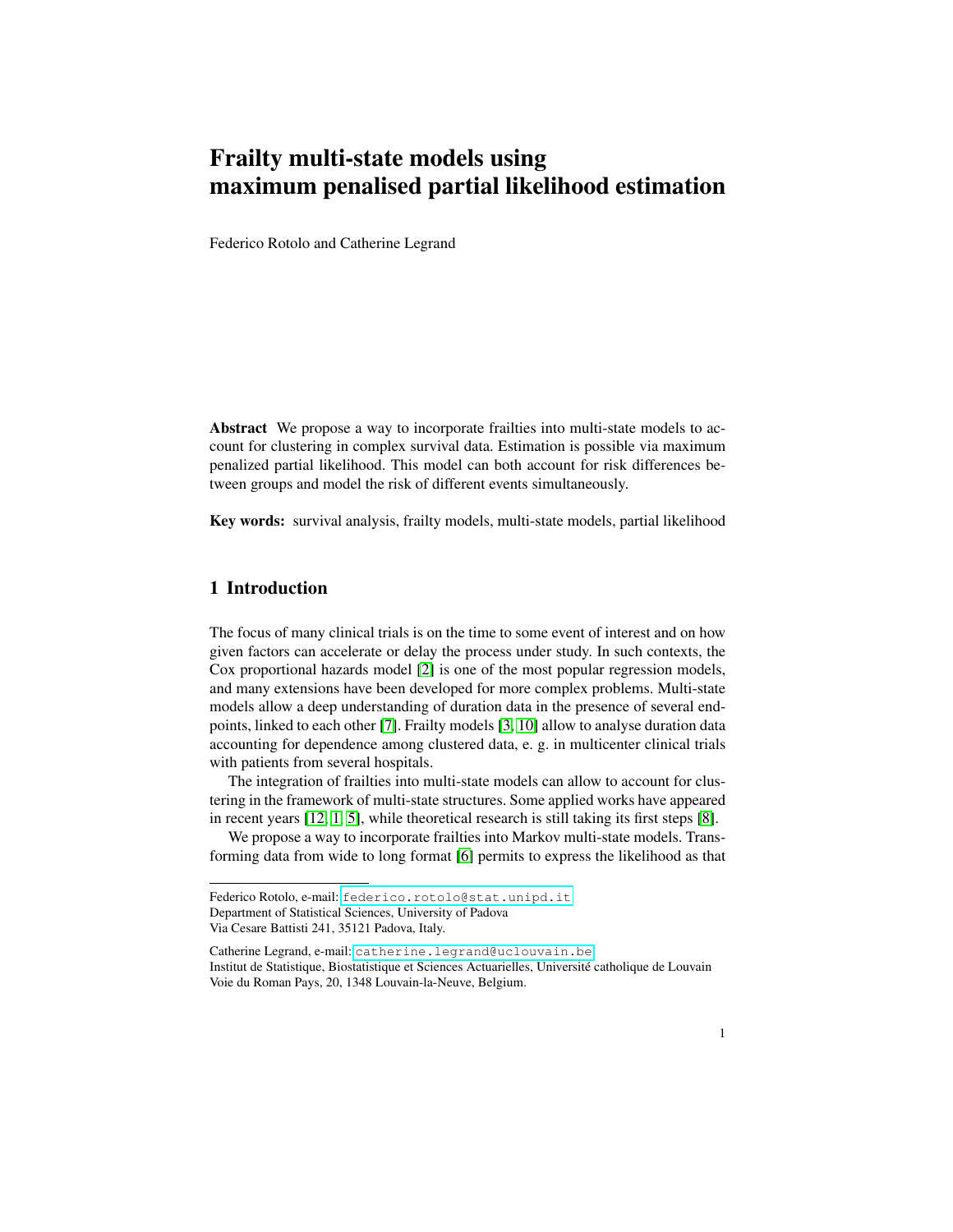of a frailty model with stratification and left truncation. A semiparametric estimation approach is then possible, based on the EMPL procedure [\[4\]](#page-3-9) by Horny, extending maximum penalized partial likelihood estimation [\[9\]](#page-3-10).

## 2 Background

#### Frailty models

Consider *n* subjects, grouped in *H* clusters of sizes  $n_h$ , with  $\sum_{h=1}^{H} n_h = n$ . For each subject  $i$  in cluster  $h$ , the time variable  $T_{hi}$  contains the event or censoring time;  $N<sub>hi</sub>(t)$  is the counting process, being 0 until the time of the event and 1 afterwards;  $Y_{hi}(t)$  is the at-risk stochastic process, that is 1 if the subject is at risk at time  $t^-$  and 0 otherwise.

The conditional hazard of subject *i* in cluster *h*, with covariates vector  $\mathbf{x}_{hi}$ , is then

$$
\lambda_{hi}(t) = u_h \lambda_0(t) \exp\{\mathbf{x}_{hi}^\top \boldsymbol{\beta}\}, \qquad h = 1, \dots, H, \quad i = 1, \dots, n_h, \qquad (1)
$$

with  $\lambda_0(\cdot)$  the baseline hazard,  $\beta$  the regression coefficients,  $u_h$  the frailty term, unobservable realisation of  $U_h \stackrel{iid}{\sim} f_U(\cdot; \theta)$ .

In a semiparametric estimation approach, no parametric form is assumed for the baseline risk and the full loglikelihood is profiled w.r.t. it. The so-obtained penalized partial loglikelihood, expressed in terms of counting processes, is

<span id="page-1-0"></span>
$$
\ell_{\text{PP}}(\boldsymbol{\beta}, \boldsymbol{\theta}, \mathbf{u}) = \sum_{h=1}^{H} \left\{ \log f_U(u_h; \boldsymbol{\theta}) + \sum_{i=1}^{n_h} \int_0^{\infty} \left[ \log u_h + \mathbf{x}_{hi}^\top \boldsymbol{\beta} - \log \mathsf{Y}^{(0)}(\boldsymbol{\beta}, \mathbf{u}, t) \right] dN_{hi}(t) \right\},
$$
 (2)

with  $Y^{(0)}(\beta, \mathbf{u}, t) = \sum_{k=1}^{H} \sum_{j=1}^{n_h} u_k \exp{\{\mathbf{x}_{kj}^{\top}\beta\}} \mathbf{Y}_{kj}(t)$  the weighted risk set at time *t* and where  $\mathbf{u} = (u_1, \dots, u_H)$  is the vector of the frailties. Then, maximum penalized partial likelihood estimation [\[9\]](#page-3-10) is obtained by alternating the maximisation of [\(2\)](#page-1-0) on  $\beta$  and **u** for fixed  $\theta$  and the maximisation on  $\theta$  for fixed  $\beta$  and **u**.

#### Multi-state models

Markov multi-state models with proportional hazards can be expressed in terms of the transition-specific hazard for transitions of type *q*, subject *i*

<span id="page-1-1"></span>
$$
\lambda_{qi}(t) = \lambda_{q0}(t) \exp{\{\beta^{\top} \mathbf{x}_{qi}(t)\}}, \qquad q = 1, \dots, Q, \quad i = 1, \dots, n
$$
 (3)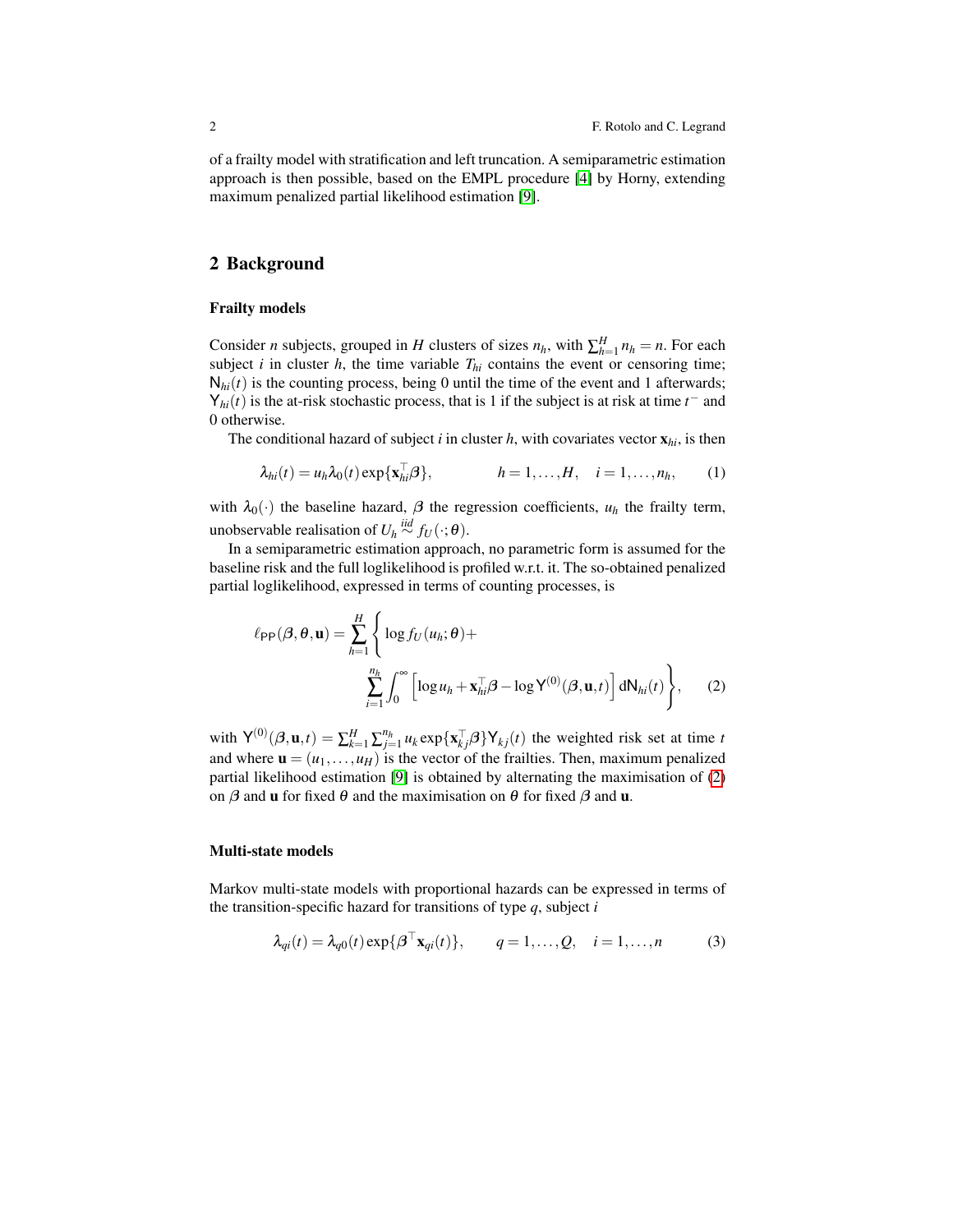with  $\lambda_{q0}(t)$  the baseline hazard for transitions of type q,  $\beta$  the vector of the stacked transition-specific coefficient vectors  $\beta_q$ , and  $\mathbf{x}_{qi}(t)$  a vector of transition-specific covariates derived from the covariates vector x*<sup>i</sup>* by transforming data from wide to long format [\[6\]](#page-3-8).

For each transition type  $q \in \{1, \ldots, Q\}$  and each subject  $i \in \{1, \ldots, n\}$ ,  $\mathsf{N}_{qi}(t)$ is the counting process being 0 at the beginning and increasing by 1 whenever the subject experiences an event of type  $q$ ;  $Y_{qi}(t)$  is the at-risk stochastic process, being 1 if the subject is at risk of event *q* at time  $t^-$ , 0 otherwise.

Once multi-state data are transformed into long format, the model can be treated as a Cox model stratified on transition types and with left truncation at the times of entering each state. Then, semiparametric inference for regression parameters is based on the partial likelihood, i.e. the likelihood profiled w.r.t. the baseline hazards  $\lambda_{10}(\cdot),...,\lambda_{00}(\cdot)$  [\[11\]](#page-3-11). For the multi-state model [\(3\)](#page-1-1), the partial loglikelihood is

$$
\ell_{\mathsf{P}}(\boldsymbol{\beta}) = \sum_{i=1}^{n} \sum_{q=1}^{Q} \int_{0}^{\infty} \left[ \boldsymbol{\beta}^{\top} \mathbf{x}_{qi}(t) - \log \mathsf{Y}_{q}^{(0)}(\boldsymbol{\beta}, t) \right] d\mathsf{N}_{qi}(t), \tag{4}
$$

with  $Y_q^{(0)}(\beta,t) = \sum_{i=1}^n \exp{\{\beta^\top \mathbf{x}_{qi}(t)\}} Y_{qi}(t)$  the weighted risk set at time *t*.

## 3 Multi-state models with nested frailties

In order to account for clustering in a multi-state framework, we consider now a multi-state model with the addition of two frailties, one  $(v_h)$  for the cluster and one  $(w_{qh})$  for the transition type within the cluster. We define the conditional transitionspecific hazard as

$$
\lambda_{qhi}(t) = v_h w_{qh} \lambda_{q0}(t) \exp{\{\boldsymbol{\beta}^\top \mathbf{x}_{qhi}(t)\}},
$$
  
 
$$
q = 1, ..., Q, \quad h = 1, ..., H, \quad i = 1, ..., n_h, \quad (5)
$$

with  $u_{gh} = v_h w_{gh}$  and assuming that

$$
V_h \stackrel{iid}{\sim} f_V(v; \theta_V), \qquad W_{qh} \stackrel{iid}{\sim} f_W(w; \theta_q) \qquad \text{and} \qquad V_h \perp W_{qj}, \ \forall q, h, j.
$$

Then, with  $U_{qh} = V_h W_{qh}$ , we have that

<span id="page-2-0"></span>
$$
U_{qh} \perp U_{kj}, \ h \neq j,
$$
  

$$
U_{qh} \nperp U_{kh}, \text{ with } \text{Cor}(U_{qh}, U_{kh}) > 0.
$$

By analogy to multi-state models, the partial loglikelihood  $\ell_P(\beta;v,w)$  can be obtained, conditionally on the frailties  $\mathbf{v} = (v_1, \dots, v_H)^\top$  and  $\mathbf{w} = (v_{11}, \dots, w_{QH})^\top$ , once the data are transformed into long format. Then, as in the case of semiparametric frailty models, the penalised partial loglikelihood is  $\ell_{PP}(\beta,\theta,v,w) =$  $\ell_P(\beta; v, w) + \log f_V(v; \theta_V) + \log f_W(w; \theta_1, \ldots, \theta_Q)$ . For the model [\(5\)](#page-2-0) it is given by